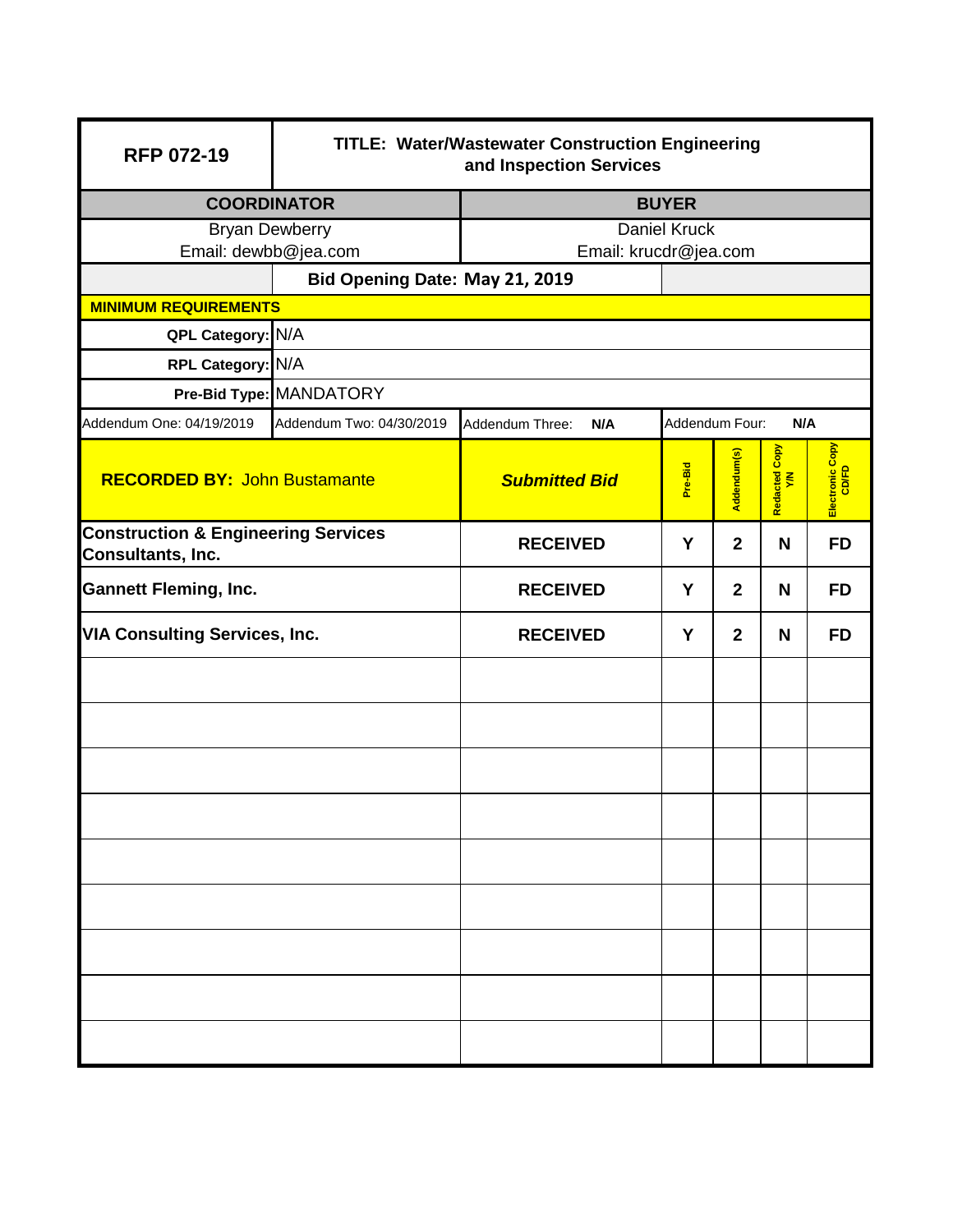| <b>TABULATION FORM</b>                                                                              |                                           |                                                   |                                        |                           |  |
|-----------------------------------------------------------------------------------------------------|-------------------------------------------|---------------------------------------------------|----------------------------------------|---------------------------|--|
| Type and Number: ITN 081-19                                                                         | <b>TITLE: Fire Resistant Clothing</b>     |                                                   |                                        |                           |  |
| Opening Date: 5/21/19                                                                               | RBL/QPL Cat: N/A                          | ADV: 4/26/19                                      | JSEB: N/A                              | SAFETY: N/A               |  |
| Pre-Meeting Date: 5/3/19                                                                            | <b>Pre-Meeting Mandatory or Optional:</b> | Category Manager: Lisa Pleasants - pleall@jea.com |                                        |                           |  |
| Pre-Meeting Time: 10:00                                                                             | <b>OPTIONAL</b>                           | Buyer: Lynn Rix - rixlw@jea.com                   |                                        |                           |  |
| Location: JEA Customer Center, 1st Floor, Room 002, 21 W. Church Street.,<br>Jacksonville, FL 32202 |                                           | Coordinator: Anthony (AJ) Smith - smitaj2@jea.com |                                        |                           |  |
| Teleconference: 1-888-714-6484 / Passcode: 817050                                                   |                                           | NTP:                                              | <b>Award Date:</b>                     |                           |  |
| Adden 1: 5/9/19                                                                                     | Adden 2:                                  | Adden 3:                                          | Adden 4:                               | Adden 5:                  |  |
| Adden 6:                                                                                            | Adden 7:                                  | Adden 8:                                          | Adden 9:                               | Adden 10:                 |  |
| <b>COMPANY NAME</b>                                                                                 | <b>SUBMITTED BID</b>                      | <b>PRE-MEETING</b><br><b>ATTENDANCE</b>           | <b>ADDENDUM</b><br><b>ACKNOWLEDGED</b> | <b>ELECTRONIC VERSION</b> |  |
| <b>Ritz Safety</b>                                                                                  | Received                                  | <b>No</b>                                         | $\mathbf{1}$                           | <b>None</b>               |  |
| <b>American FR &amp; Safety</b>                                                                     | <b>Received</b>                           | Yes                                               | $\mathbf{1}$                           | <b>None</b>               |  |
| <b>Aramark Uniform Services</b>                                                                     | <b>Received</b>                           | Yes                                               | 0                                      | <b>None</b>               |  |
| <b>Boot Barn</b>                                                                                    | Received                                  | Yes                                               | $\mathbf{1}$                           | <b>FD</b>                 |  |
|                                                                                                     |                                           |                                                   |                                        |                           |  |
|                                                                                                     |                                           |                                                   |                                        |                           |  |
|                                                                                                     |                                           |                                                   |                                        |                           |  |
|                                                                                                     |                                           |                                                   |                                        |                           |  |
|                                                                                                     |                                           |                                                   |                                        |                           |  |